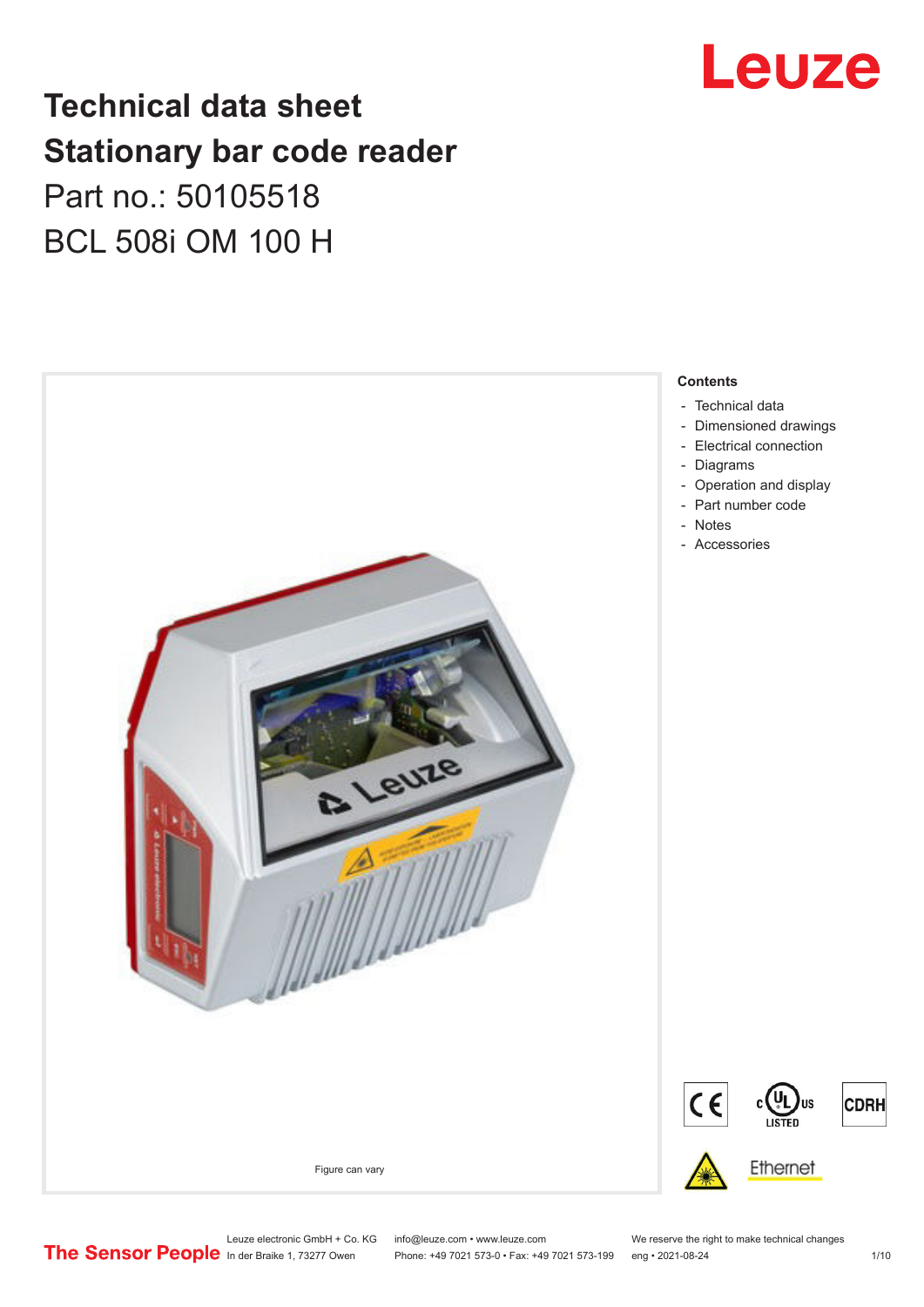## <span id="page-1-0"></span>**Technical data**

### **Basic data**

| Paon, uata                                 |                                    |
|--------------------------------------------|------------------------------------|
| <b>Series</b>                              | <b>BCL 500i</b>                    |
| <b>Special version</b>                     |                                    |
| <b>Special version</b>                     | Heating                            |
| <b>Functions</b>                           |                                    |
|                                            |                                    |
| <b>Functions</b>                           | Alignment mode                     |
|                                            | AutoConfig                         |
|                                            | AutoControl                        |
|                                            | AutoReflAct                        |
|                                            | Code fragment technology           |
|                                            | Heating                            |
|                                            | <b>LED</b> indicator               |
|                                            | Reference code comparison          |
| <b>Characteristic parameters</b>           |                                    |
| <b>MTTF</b>                                | 42.4 years                         |
| <b>Read data</b>                           |                                    |
| Code types, readable                       | 2/5 Interleaved                    |
|                                            | Codabar                            |
|                                            | Code 128                           |
|                                            | Code 39                            |
|                                            | Code 93                            |
|                                            | <b>EAN 128</b>                     |
|                                            | <b>EAN 8/13</b>                    |
|                                            | <b>EAN Addendum</b>                |
|                                            | GS1 Databar Expanded               |
|                                            | <b>GS1 Databar Limited</b>         |
|                                            | <b>GS1 Databar Omnidirectional</b> |
|                                            | <b>UPC</b>                         |
| Scanning rate, typical                     | $1,000$ scans/s                    |
| Bar codes per reading gate, max.<br>number | 64 Piece(s)                        |
| <b>Optical data</b>                        |                                    |
| <b>Reading distance</b>                    | 300  1,000 mm                      |
| <b>Light source</b>                        | Laser, Red                         |
| Wavelength                                 | 650 nm                             |
| Laser class                                | 2, IEC/EN 60825-1:2007             |
| <b>Transmitted-signal shape</b>            | Continuous                         |
| Bar code contrast (PCS)                    | 60 %                               |
| <b>Modulus size</b>                        | $0.350.8$ mm                       |
| Reading method                             | Oscillating-mirror scanner         |

| <b>Reading distance</b>             | 300  1,000 mm                                              |
|-------------------------------------|------------------------------------------------------------|
| <b>Light source</b>                 | Laser, Red                                                 |
| Wavelength                          | 650 nm                                                     |
| Laser class                         | 2, IEC/EN 60825-1:2007                                     |
| <b>Transmitted-signal shape</b>     | Continuous                                                 |
| Bar code contrast (PCS)             | 60 %                                                       |
| <b>Modulus size</b>                 | $0.350.8$ mm                                               |
| <b>Reading method</b>               | Oscillating-mirror scanner                                 |
| <b>Scanning rate</b>                | 800  1,200 scans/s                                         |
| <b>Beam deflection</b>              | Via rotating polygon wheel + stepping<br>motor with mirror |
| Light beam exit                     | Zero position at side at angle less than<br>$90^{\circ}$   |
| <b>Oscillating mirror frequency</b> | 10 Hz                                                      |
| Max. swivel angle                   | $40^{\circ}$                                               |
| <b>Electrical data</b>              |                                                            |
| <b>Protective circuit</b>           | Polarity reversal protection                               |

**Performance data** Supply voltage  $U_B$ **Power consumption, max.** 75 W

24 V, DC, -20 ... +20 %

### **Inputs/outputs selectable Output current, max.** 100 mA **Number of inputs/outputs selectable** 4 Piece(s) **Voltage type, outputs** DC **Switching voltage, outputs** Typ.<br>Voltage type, inputs DC Typ.  $U_B / 0 V$ **Voltage type, inputs Switching voltage, inputs** Typ. Unit Ultrain Typ. Unit Ultrain Typ. Unit Typ.  $U_B / 0 V$ **Input current, max.**

Leuze

### **Interface**

| <b>Type</b>                  | Ethernet                  |
|------------------------------|---------------------------|
| <b>Ethernet</b>              |                           |
| <b>Architecture</b>          | Client                    |
|                              | Server                    |
| <b>Address assignment</b>    | <b>DHCP</b>               |
|                              | Manual address assignment |
| <b>Transmission speed</b>    | 10 Mbit/s                 |
|                              | 100 Mbit/s                |
| <b>Function</b>              | Process                   |
| <b>Switch functionality</b>  | Integrated                |
| <b>Transmission protocol</b> | <b>TCP/IP</b>             |

### **Service interface**

| <b>Type</b>                  | <b>USB</b>                 |
|------------------------------|----------------------------|
| <b>USB</b>                   |                            |
| <b>Function</b>              | Configuration via software |
|                              | Service                    |
| <b>Connection</b>            |                            |
| <b>Number of connections</b> | 5 Piece(s)                 |
| <b>Connection 1</b>          |                            |
| <b>Function</b>              | Service interface          |
| <b>Type of connection</b>    | <b>USB</b>                 |
| <b>Designation on device</b> | <b>SERVICE</b>             |
| <b>Connector type</b>        | USB 2.0 Standard-A         |
|                              |                            |
| <b>Connection 2</b>          |                            |
| <b>Function</b>              | Signal IN                  |
|                              | Signal OUT                 |
| <b>Type of connection</b>    | Connector                  |
| <b>Designation on device</b> | SW IN/OUT                  |
| <b>Thread size</b>           | M <sub>12</sub>            |
| <b>Type</b>                  | Female                     |
| <b>Material</b>              | Metal                      |
| No. of pins                  | $5 - pin$                  |
| Encoding                     | A-coded                    |
|                              |                            |
| <b>Connection 3</b>          |                            |
| <b>Function</b>              | Signal IN                  |
|                              | Signal OUT                 |
|                              | Voltage supply             |
| <b>Type of connection</b>    | Connector                  |
| <b>Designation on device</b> | <b>PWR</b>                 |
| <b>Thread size</b>           | M <sub>12</sub>            |
| <b>Type</b>                  | Male                       |
| <b>Material</b>              | Metal                      |
| No. of pins                  | 5-pin                      |
| Encoding                     | A-coded                    |

Leuze electronic GmbH + Co. KG info@leuze.com • www.leuze.com We reserve the right to make technical changes<br>
The Sensor People in der Braike 1, 73277 Owen Phone: +49 7021 573-0 • Fax: +49 7021 573-199 eng • 2021-08-24

Phone: +49 7021 573-0 • Fax: +49 7021 573-199 eng • 2021-08-24 2 /10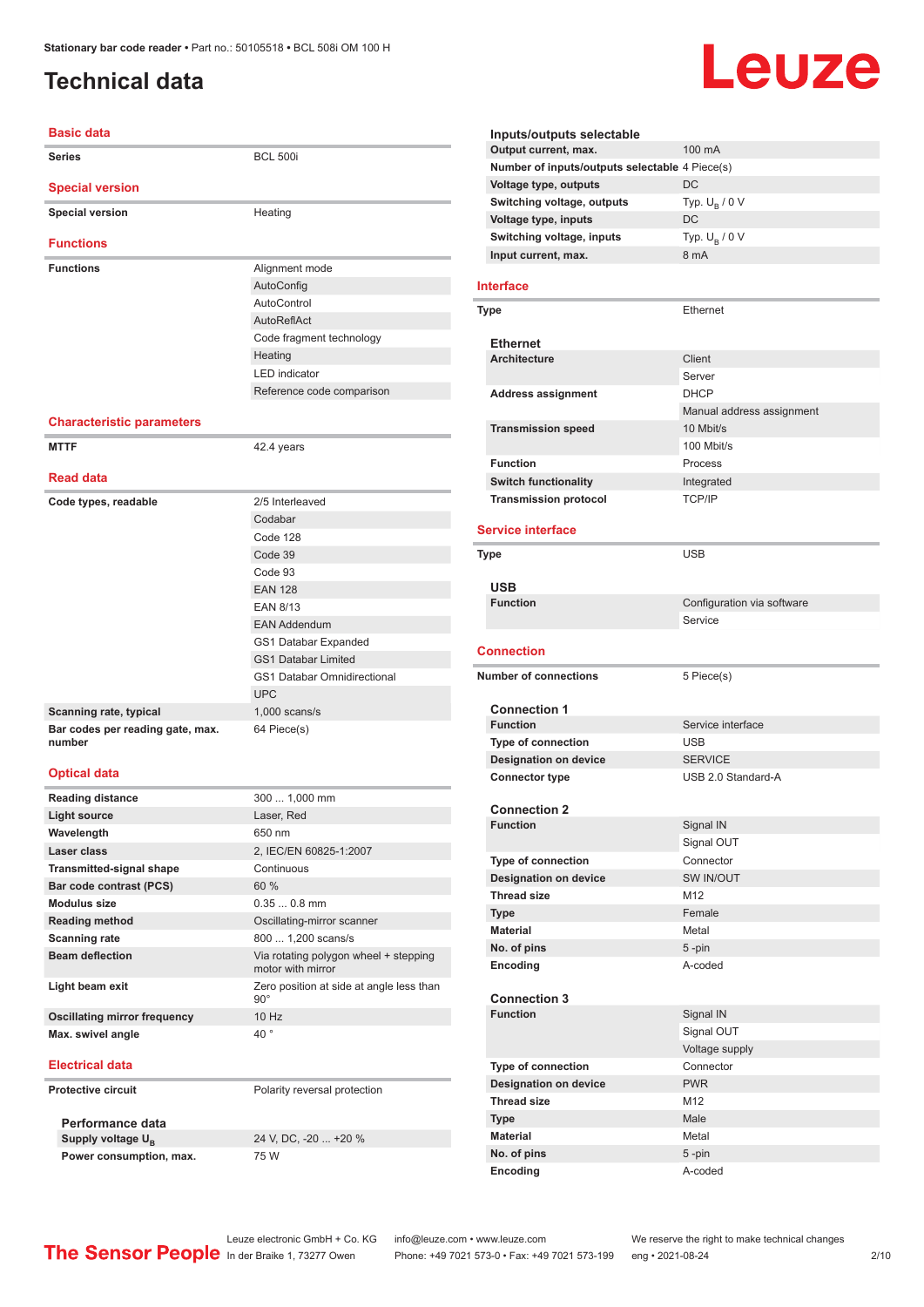## **Technical data**

### **Connection 4 Function** BUS IN **Type of connection** Connector **Designation on device** HOST / BUS IN **Thread size** M12 **Type** Female **Material** Metal **No. of pins** 4 -pin **Encoding** D-coded **Connection 5 Function** BUS OUT **Type of connection** Connector **Designation on device** BUS OUT Thread size M12

### **Mechanical data**

**Type Female No. of pins** 4 -pin

| Design                   | Cubic                        |
|--------------------------|------------------------------|
| Dimension (W x H x L)    | 173 mm x 84 mm x 147 mm      |
| <b>Housing material</b>  | Metal                        |
| <b>Metal housing</b>     | Aluminum                     |
| Lens cover material      | Glass                        |
| Net weight               | 1,500q                       |
| <b>Housing color</b>     | Black, RAL 9005              |
|                          | Red, RAL 3000                |
| <b>Type of fastening</b> | Dovetail grooves             |
|                          | Mounting thread              |
|                          | Via optional mounting device |

### **Operation and display**

| I FD                                                                       |
|----------------------------------------------------------------------------|
| Monochromatic graphical display.<br>128x64 pixel, with background lighting |
| 2 Piece(s)                                                                 |
| Via web browser                                                            |
| Button(s)                                                                  |
|                                                                            |

### **Environmental data**

| Ambient temperature, operation                      | $-3540 °C$         |
|-----------------------------------------------------|--------------------|
| Ambient temperature, storage                        | $-20$ +70 °C       |
| Relative humidity (non-condensing)                  | 90%                |
| Extraneous light tolerance on the bar<br>code, max. | $2.000 \text{ lx}$ |
|                                                     |                    |

Leuze

### **Certifications**

| Degree of protection                                               | IP 65                    |
|--------------------------------------------------------------------|--------------------------|
| <b>Protection class</b>                                            | Ш                        |
| <b>Certifications</b>                                              | c UL US                  |
| Test procedure for EMC in accordance EN 55022<br>with standard     |                          |
|                                                                    | EN 61000-4-2, -3, -4, -6 |
| Test procedure for shock in<br>accordance with standard            | IEC 60068-2-27, test Ea  |
| Test procedure for continuous shock<br>in accordance with standard | IEC 60068-2-29, test Eb  |
| Test procedure for vibration in<br>accordance with standard        | IEC 60068-2-6, test Fc   |

### **Classification**

| <b>Customs tariff number</b> | 84719000 |
|------------------------------|----------|
| eCl@ss 5.1.4                 | 27280102 |
| eCl@ss 8.0                   | 27280102 |
| eCl@ss 9.0                   | 27280102 |
| eCl@ss 10.0                  | 27280102 |
| eCl@ss 11.0                  | 27280102 |
| <b>ETIM 5.0</b>              | EC002550 |
| <b>ETIM 6.0</b>              | EC002550 |
| <b>ETIM 7.0</b>              | EC002550 |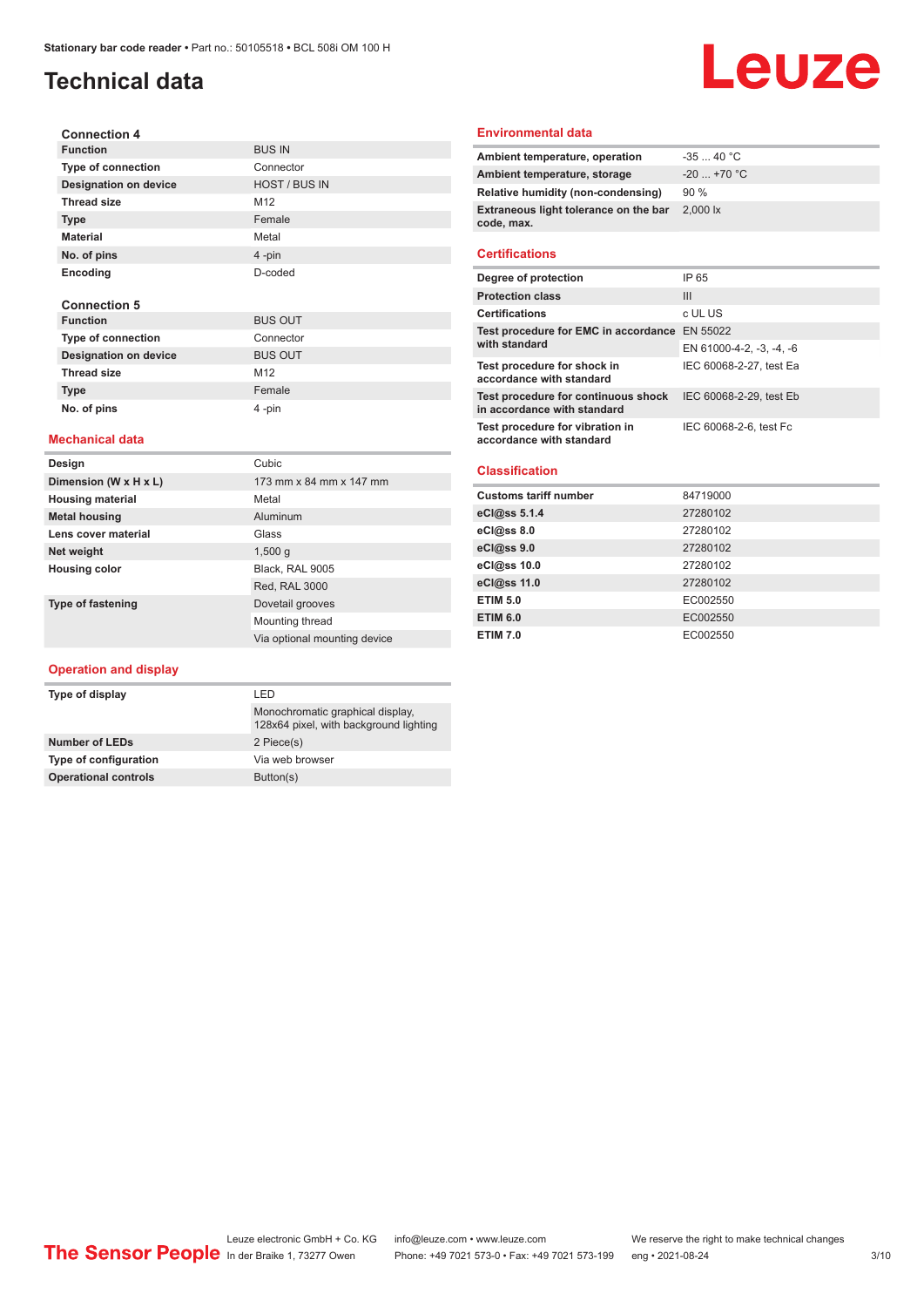## <span id="page-3-0"></span>**Dimensioned drawings**

All dimensions in millimeters



## **Electrical connection**

### **Connection 1 SERVICE**

| <b>Function</b>       | Service interface  |
|-----------------------|--------------------|
| Type of connection    | <b>USB</b>         |
| <b>Connector type</b> | USB 2.0 Standard-A |

### **Pin Pin assignment**

| +5 V DC    |
|------------|
| D- - Data  |
| D+ - Data  |
| <b>GND</b> |
|            |



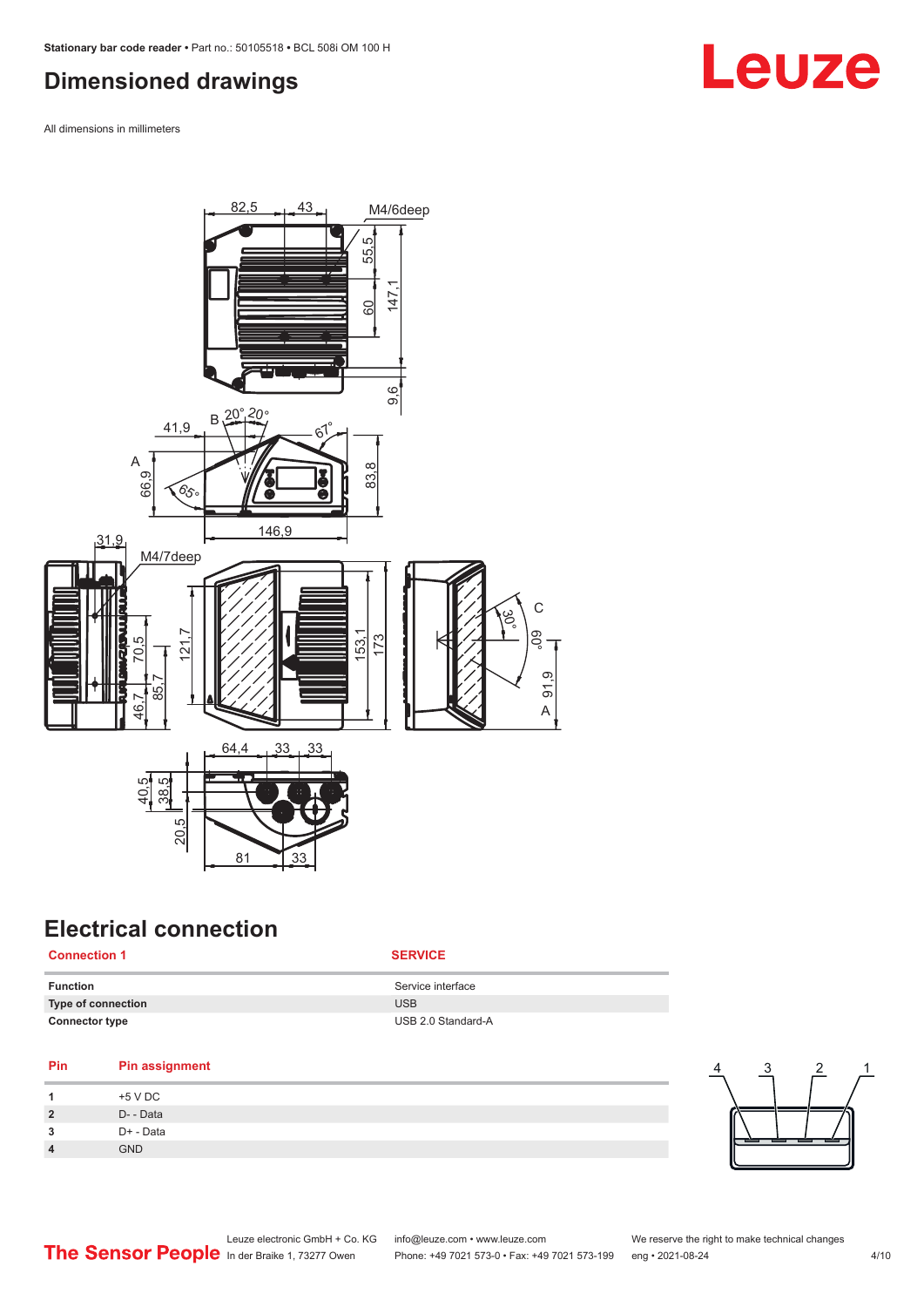## **Electrical connection**

### **Connection 2 SW IN/OUT**

| <b>Function</b>           | Signal IN  |
|---------------------------|------------|
|                           | Signal OUT |
| <b>Type of connection</b> | Connector  |
| <b>Thread size</b>        | M12        |
| <b>Type</b>               | Female     |
| <b>Material</b>           | Metal      |
| No. of pins               | $5 - pin$  |
| Encoding                  | A-coded    |

### **Pin Pin assignment**

|                | <b>VOUT</b>       |
|----------------|-------------------|
| $\overline{2}$ | SWIO <sub>1</sub> |
| 3              | <b>GND</b>        |
| $\overline{4}$ | SWIO <sub>2</sub> |
| 5              | FE.               |



### **Connection 3 PWR**

| <b>Function</b>           | Signal IN      |
|---------------------------|----------------|
|                           | Signal OUT     |
|                           | Voltage supply |
| <b>Type of connection</b> | Connector      |
| <b>Thread size</b>        | M12            |
| <b>Type</b>               | Male           |
| <b>Material</b>           | Metal          |
| No. of pins               | $5$ -pin       |
| Encoding                  | A-coded        |

### **Pin Pin assignment**

|                | <b>VIN</b>        |  |  |
|----------------|-------------------|--|--|
| $\overline{2}$ | SWIO <sub>3</sub> |  |  |
| 3              | GND               |  |  |
| $\overline{4}$ | SWIO 4            |  |  |
| 5              | FE                |  |  |
|                |                   |  |  |



| <b>Function</b>    | <b>BUS IN</b> |
|--------------------|---------------|
| Type of connection | Connector     |
| <b>Thread size</b> | M12           |
| <b>Type</b>        | Female        |
| <b>Material</b>    | Metal         |
| No. of pins        | 4-pin         |
| Encoding           | D-coded       |

### **Pin Pin assignment**

| $\boldsymbol{A}$     | TD+   |
|----------------------|-------|
| $\overline{2}$       | $RD+$ |
| $\overline{ }$<br>ر. | TD-   |
| $\overline{4}$       | RD-   |



## Leuze

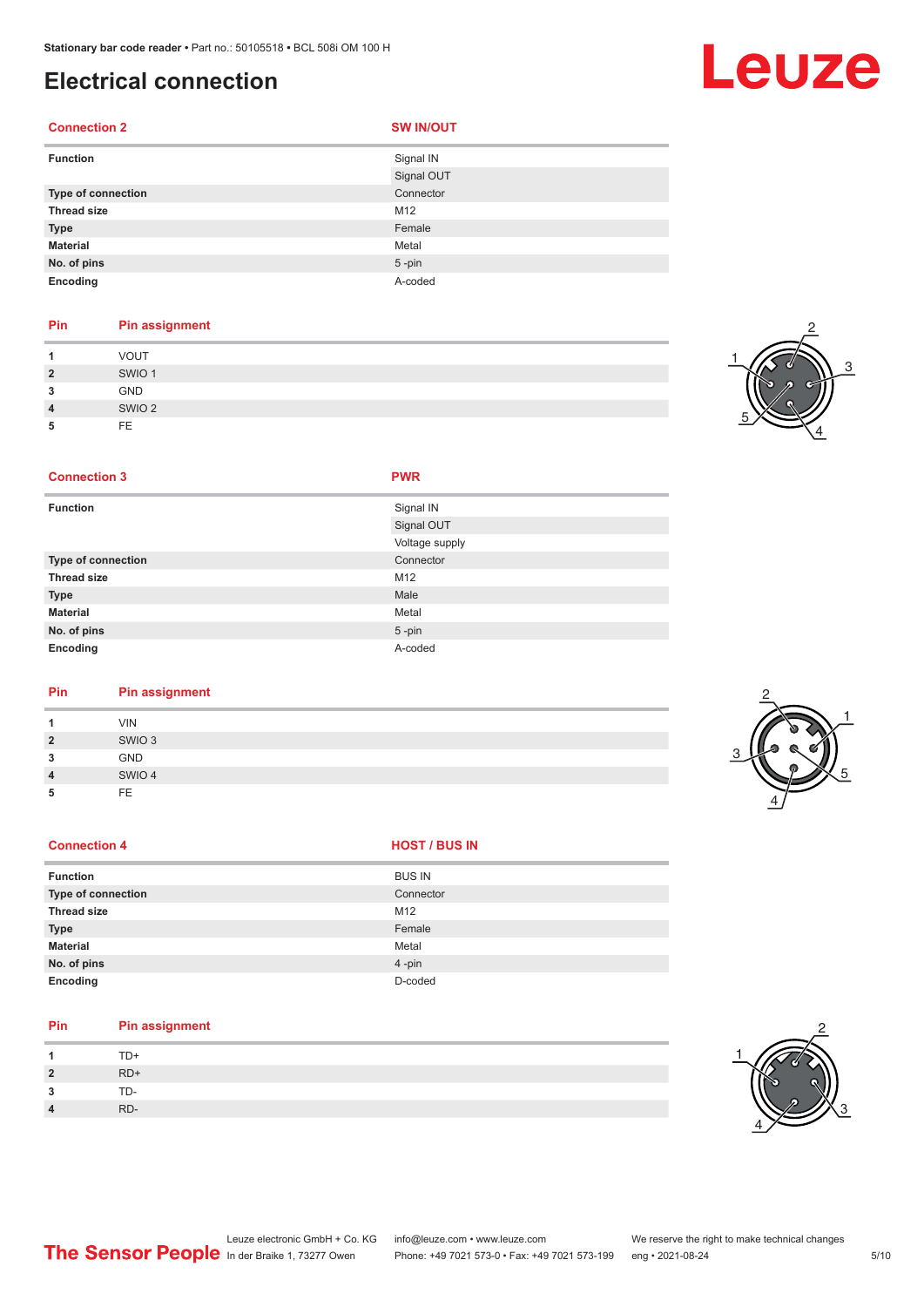**Connection 5 BUS OUT** 

## <span id="page-5-0"></span>**Electrical connection**

### **Function** BUS OUT **Type of connection** Connection Connector Connector **Thread size** M12 **Type** Female **Material** Metal **No. of pins** 4 -pin **Encoding** D-coded

| Pin    | <b>Pin assignment</b> |
|--------|-----------------------|
|        | $TD+$                 |
|        | $RD+$                 |
| っ<br>u | TD-                   |
|        | RD-                   |
|        |                       |



## **Diagrams**

## Reading field curve



x Reading field distance [mm]

y Reading field width [mm]



# Leuze

Leuze electronic GmbH + Co. KG info@leuze.com • www.leuze.com We reserve the right to make technical changes In der Braike 1, 73277 Owen Phone: +49 7021 573-0 • Fax: +49 7021 573-199 eng • 2021-08-24 6 /10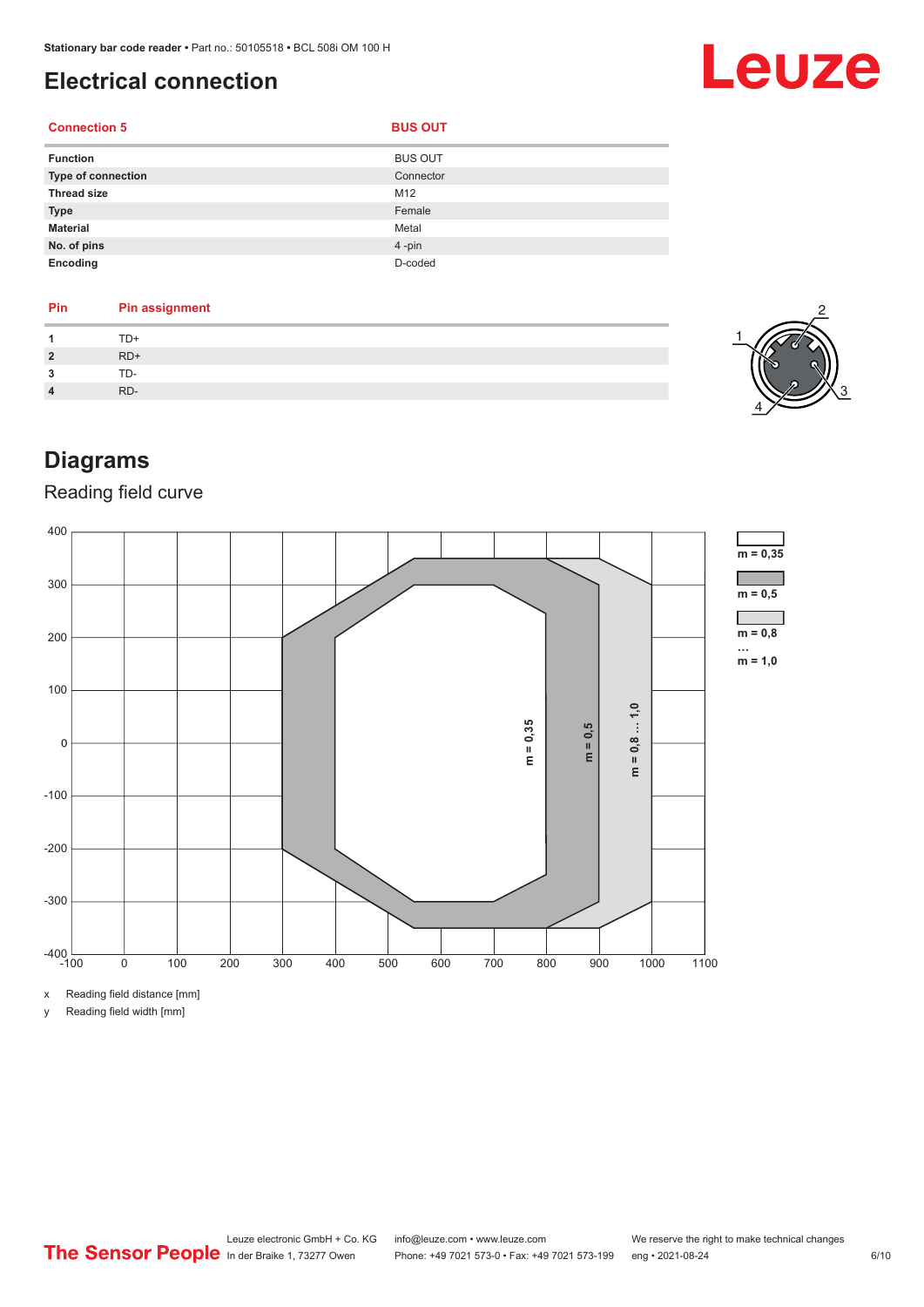## <span id="page-6-0"></span>**Diagrams**

### Lateral reading field curve



x Reading field distance [mm]

y Reading field height [mm]

## **Operation and display**

| LED         |            | <b>Display</b>           | <b>Meaning</b>                  |
|-------------|------------|--------------------------|---------------------------------|
| <b>PWR</b>  | Off        | Device switched off      |                                 |
|             |            | Green, flashing          | Device ok, initialization phase |
|             |            | Green, continuous light  | Device OK                       |
|             |            | Orange, continuous light | Service operation               |
|             |            | Red, flashing            | Device OK, warning set          |
|             |            | Red, continuous light    | Device error                    |
| $2^{\circ}$ | <b>BUS</b> | Off                      | No supply voltage               |
|             |            | Green, flashing          | Initialization                  |
|             |            | Green, continuous light  | Bus operation ok                |
|             |            | Red, flashing            | Communication error             |
|             |            | Red, continuous light    | Network error                   |

# Leuze

π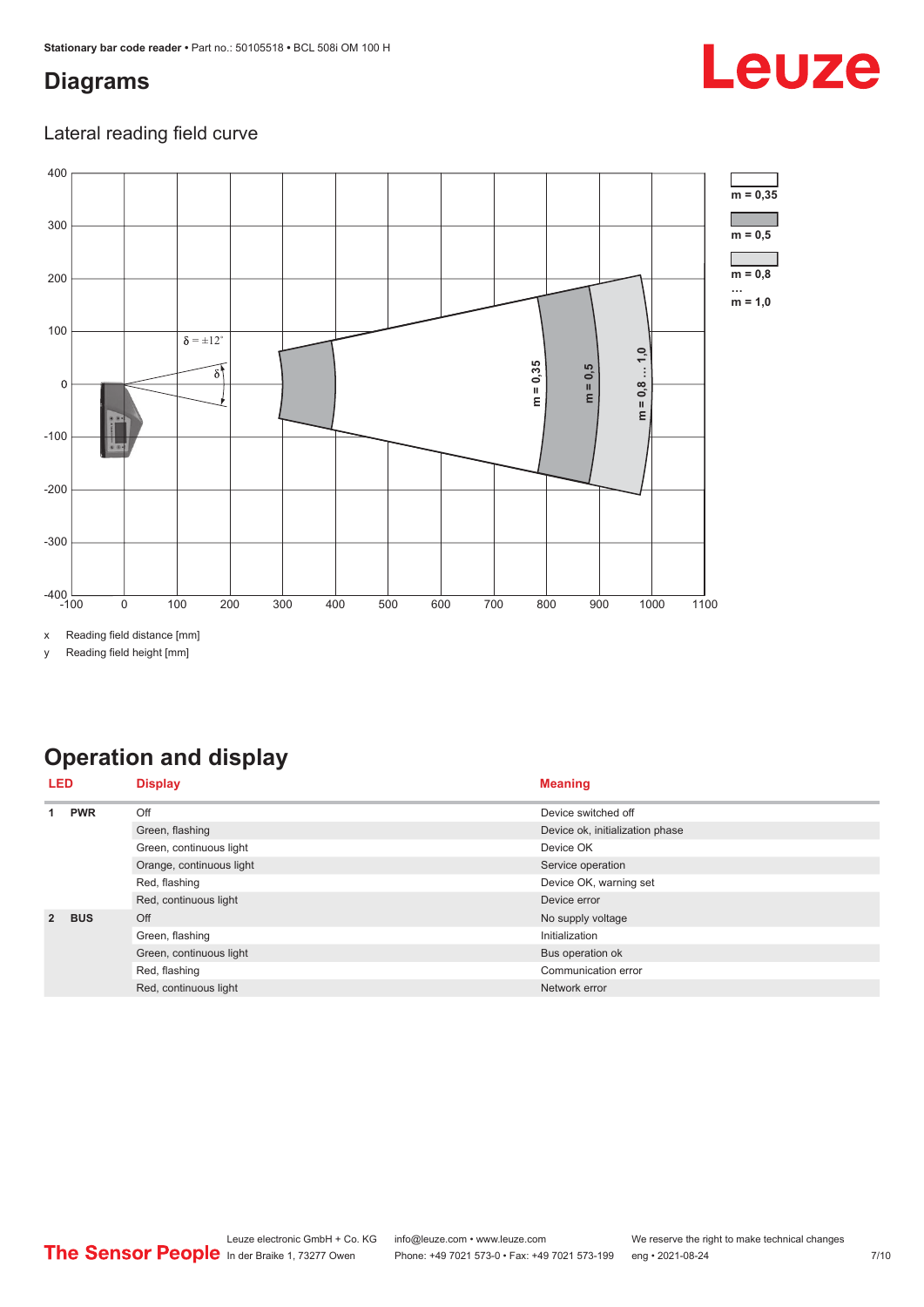## <span id="page-7-0"></span>**Part number code**

Part designation: **BCL XXXX YYZ AAA B**

![](_page_7_Picture_3.jpeg)

| <b>BCL</b>  | <b>Operating principle</b><br>BCL: bar code reader                                                                                                                                                                                  |
|-------------|-------------------------------------------------------------------------------------------------------------------------------------------------------------------------------------------------------------------------------------|
| <b>XXXX</b> | Series/interface (integrated fieldbus technology)<br>500i: RS 232 / RS 422 / RS 485 (multiNet master)<br>501i: RS 485 (multiNet slave)<br>504i: PROFIBUS DP<br>508i: EtherNet TCP/IP, UDP<br>548i: PROFINET RT<br>558i: EtherNet/IP |
| YY          | <b>Scanning principle</b><br>S: line scanner (single line)<br>O: oscillating-mirror scanner (oscillating mirror)                                                                                                                    |
| z           | <b>Optics</b><br>N: High Density (close)<br>M: Medium Density (medium distance)<br>F: Low Density (remote)<br>L: Long Range (very large distances)                                                                                  |
| <b>AAA</b>  | <b>Beam exit</b><br>100: lateral<br>$102:$ front                                                                                                                                                                                    |
| в           | <b>Special equipment</b><br>H: with heating                                                                                                                                                                                         |
| <b>Note</b> |                                                                                                                                                                                                                                     |

 $\%$  A list with all available device types can be found on the Leuze website at www.leuze.com.

### **Notes**

|  | Observe intended use!                                                                 |
|--|---------------------------------------------------------------------------------------|
|  | $\%$ This product is not a safety sensor and is not intended as personnel protection. |
|  | $\%$ The product may only be put into operation by competent persons.                 |
|  | § Only use the product in accordance with its intended use.                           |

| <b>ATTENTION! LASER RADIATION - CLASS 2 LASER PRODUCT</b>                                                                                                                                                                                                                             |
|---------------------------------------------------------------------------------------------------------------------------------------------------------------------------------------------------------------------------------------------------------------------------------------|
| Do not stare into beam!<br>The device satisfies the requirements of IEC 60825-1:2007 (EN 60825-1:2007) safety requlations for a product of laser class 2 as well as the<br>U.S. 21 CFR 1040.10 requlations with deviations corresponding to "Laser Notice No. 50" from June 24, 2007. |
| Never look directly into the laser beam or in the direction of reflected laser beams! If you look into the beam path over a longer time period, there is a risk<br>of injury to the retina.                                                                                           |
| $\%$ Do not point the laser beam of the device at persons!                                                                                                                                                                                                                            |
| Interrupt the laser beam using a non-transparent, non-reflective object if the laser beam is accidentally directed towards a person.                                                                                                                                                  |
| $\%$ When mounting and aligning the device, avoid reflections of the laser beam off reflective surfaces!                                                                                                                                                                              |
| $\%$ CAUTION! Use of controls or adjustments or performance of procedures other than specified herein may result in hazardous light exposure.                                                                                                                                         |
| $\%$ Observe the applicable statutory and local laser protection regulations.                                                                                                                                                                                                         |
| $\ddot{\varphi}$ The device must not be tampered with and must not be changed in any way.<br>There are no user-serviceable parts inside the device.<br>Repairs must only be performed by Leuze electronic GmbH + Co. KG.                                                              |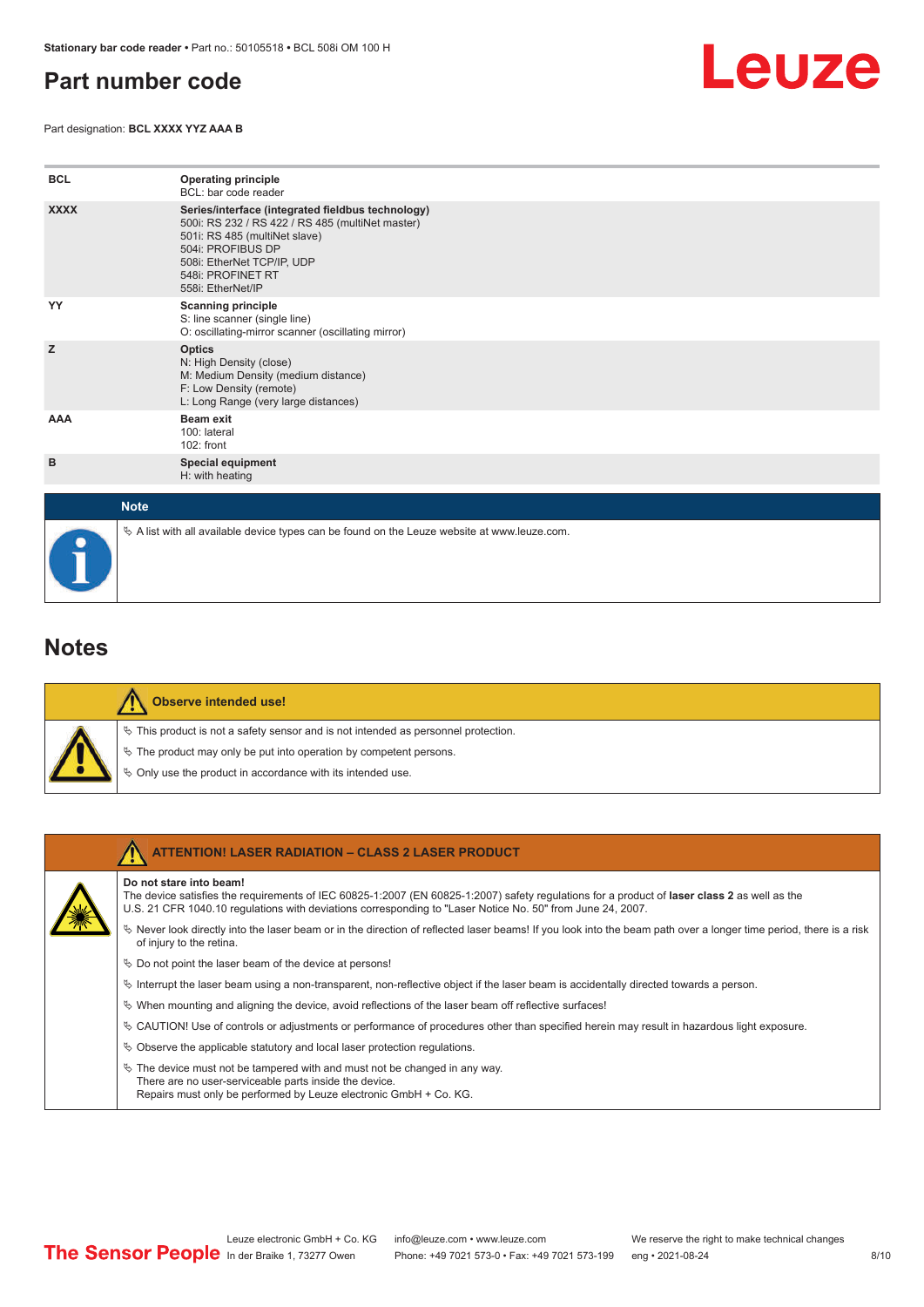## <span id="page-8-0"></span>**Notes**

![](_page_8_Picture_2.jpeg)

![](_page_8_Picture_3.jpeg)

## **Accessories**

## Connection technology - Connection cables

|        | Part no. | <b>Designation</b>     | <b>Article</b>   | <b>Description</b>                                                                                                                                         |
|--------|----------|------------------------|------------------|------------------------------------------------------------------------------------------------------------------------------------------------------------|
| ₿<br>W | 50132079 | KD U-M12-5A-V1-<br>050 | Connection cable | Connection 1: Connector, M12, Axial, Female, A-coded, 5-pin<br>Connection 2: Open end<br>Shielded: No<br>Cable length: 5,000 mm<br>Sheathing material: PVC |

## Connection technology - Interconnection cables

|   |                   | Part no. | <b>Designation</b>                     | <b>Article</b>        | <b>Description</b>                                                                                                                                                                                                               |
|---|-------------------|----------|----------------------------------------|-----------------------|----------------------------------------------------------------------------------------------------------------------------------------------------------------------------------------------------------------------------------|
| U | <b>books</b><br>Ý | 50107726 | KB USB A - USB A                       | Interconnection cable | Suitable for interface: USB<br>Connection 1: USB<br>Connection 2: USB<br>Shielded: Yes<br>Cable length: 1,800 mm<br>Sheathing material: PVC                                                                                      |
|   |                   | 50137077 | <b>KSS ET-M12-4A-</b><br>M12-4A-P7-020 | Interconnection cable | Suitable for interface: Ethernet<br>Connection 1: Connector, M12, Axial, Male, D-coded, 4-pin<br>Connection 2: Connector, M12, Axial, Male, D-coded, 4-pin<br>Shielded: Yes<br>Cable length: 1,000 mm<br>Sheathing material: PUR |
|   |                   | 50137078 | <b>KSS ET-M12-4A-</b><br>M12-4A-P7-050 | Interconnection cable | Suitable for interface: Ethernet<br>Connection 1: Connector, M12, Axial, Male, D-coded, 4-pin<br>Connection 2: Connector, M12, Axial, Male, D-coded, 4-pin<br>Shielded: Yes<br>Cable length: 1,000 mm<br>Sheathing material: PUR |
|   | 世軍                | 50135081 | <b>KSS ET-M12-4A-</b><br>RJ45-A-P7-050 | Interconnection cable | Suitable for interface: Ethernet<br>Connection 1: Connector, M12, Axial, Male, D-coded, 4-pin<br>Connection 2: RJ45<br>Shielded: Yes<br>Cable length: 5,000 mm<br>Sheathing material: PUR                                        |